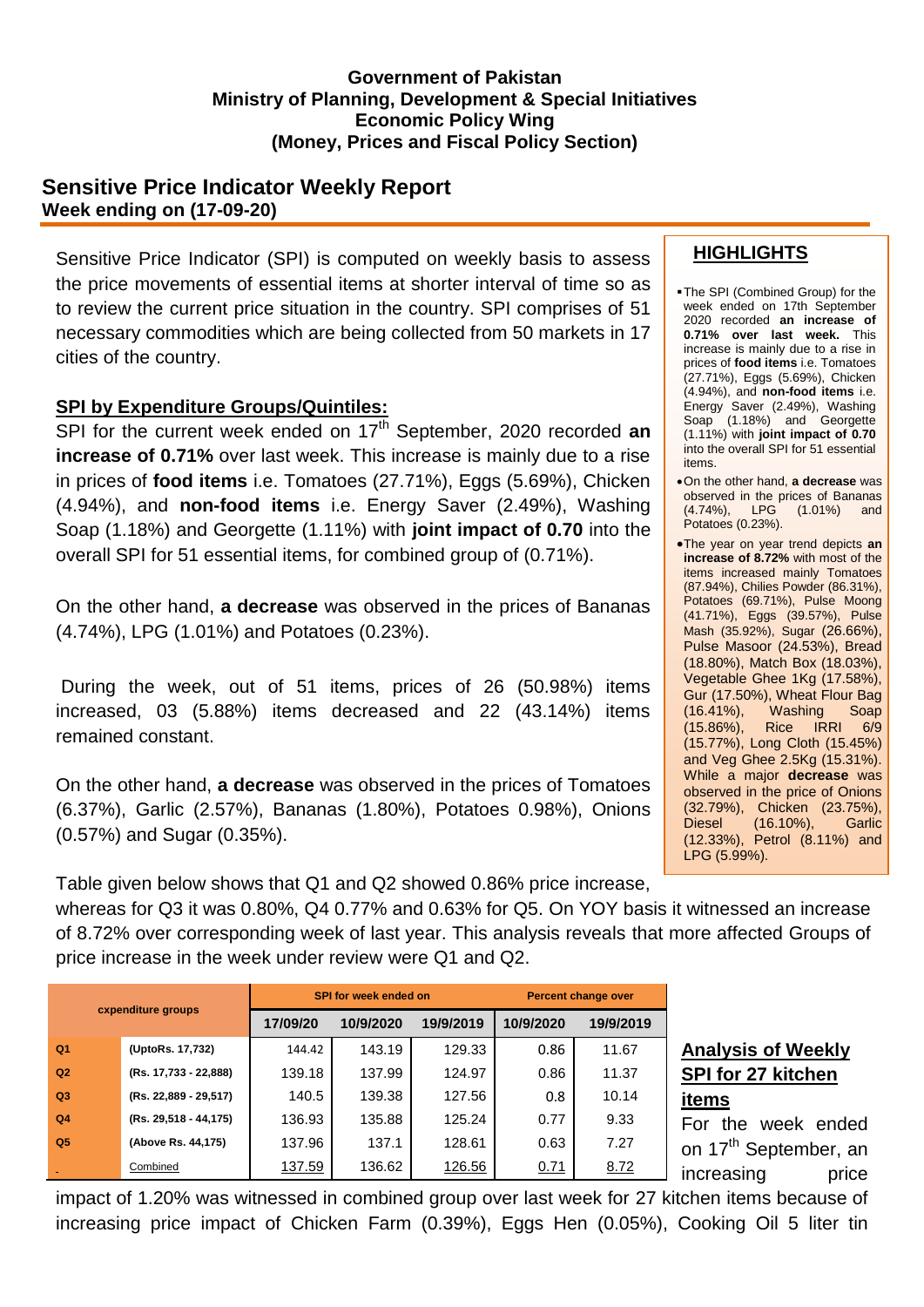(0.01%), Chicken (0.81%), Pulse Moong (0.02%), Wheat Flour (0.03%) and Tomatoes (0.56%). Similarly, lowest income group recoded an increasing impact of 1.26% over last week as rising price impact was observed in Chicken (0.26%), Milk Fresh (0.03%), Cooking Oil 5 litre tin (0.01%), Eggs (0.11%), Tomatoes (0.71%), Onions (0.06%) and Pulse Moong (0.03%).

On year on year basis, combined group recorded a rising impact of 12.63% which is attributed to increase in price impact of kitchen items i.e. Wheat Flour Bag (0.98%) Rice Basmati Broken (0.15%), Milk Fresh (3.99%), Eggs Hen Farm (0.90%), Potatoes (1.81%), Sugar Refined (1.36%), Chillies Powder (1.45%), Beef (0.89%), Mutton(0.53%), Cooking Oil Dalda 5 litre tin (0.56%),

Vegetable Ghee1kg Pouch (0.42%),Tomatoes (1.36%), however, a declining price impact was shown in Chicken Farm (2.11%), Onions (1.34%), and Garlic (0.07%).

Price impact on YOY basis for lowest income group for Q1 was 15.24 % which is more than the combined group.

| <b>Price Comparison of Major Kitchen Items (Combined Group)</b> |                      |               |           |           |                               |          |  |
|-----------------------------------------------------------------|----------------------|---------------|-----------|-----------|-------------------------------|----------|--|
| Sr.                                                             |                      | <b>Prices</b> |           |           | impact<br><b>Current/prev</b> |          |  |
| <b>No</b>                                                       | <b>Items</b>         | 17/9/2020     | 10/9/2020 | 19/9/2019 | Prev.                         | Cooresp. |  |
| 1                                                               | <b>Wheat Flour</b>   | 1030.33       | 1026.22   | 893.2     | 0.03                          | 0.98     |  |
| $\overline{2}$                                                  | <b>Rice Basmati</b>  | 88.46         | 88.46     | 83.14     | 0.00                          | 0.15     |  |
| 3                                                               | <b>Mutton</b>        | 1023.31       | 1022.42   | 921.34    | 0.00                          | 0.53     |  |
| $\overline{4}$                                                  | <b>Chicken Farm</b>  | 161.46        | 150.11    | 216.35    | 0.39                          | $-2.11$  |  |
| 5                                                               | <b>Milk Fresh</b>    | 105.05        | 104.94    | 92.76     | 0.03                          | 3.99     |  |
| 6                                                               | Eggs Hen             | 138.09        | 127.54    | 99.27     | 0.05                          | 0.90     |  |
| $\overline{7}$                                                  | <b>Onions</b>        | 52.59         | 51.67     | 50.03     | 0.56                          | 1.34     |  |
| 8                                                               | <b>Cooking Oil</b>   | 1256.61       | 1254.52   | 1144.39   | 0.01                          | 0.56     |  |
| 9                                                               | <b>Pulse Gram</b>    | 144.66        | 143.39    | 131.17    | 0.01                          | 0.07     |  |
| 10                                                              | <b>Pulse Mash</b>    | 241.2         | 240.76    | 178.78    | 0.00                          | 0.12     |  |
| 11                                                              | <b>Pulse Moong</b>   | 240.36        | 235.76    | 170.79    | 0.02                          | 0.29     |  |
| 12                                                              | <b>Potatoes</b>      | 67.91         | 67.93     | 41.59     | 0.00                          | 1.81     |  |
| 13                                                              | <b>Tomatoes</b>      | 95.01         | 74.2      | 50.03     | 0.56                          | 1.34     |  |
| 14                                                              | <b>Sugar Refined</b> | 94.77         | 94.55     | 75.36     | 0.01                          | 1.36     |  |

# **Consumer Prices Of Essential Kitchen Items in Different Cities**

| Sr.<br><b>No</b> | <b>Units</b>                             | <b>Islamabad</b> | <b>Rawalpindi</b> | Lahore  | <b>Karachi</b> | Quetta  | <b>Peshawar</b> |
|------------------|------------------------------------------|------------------|-------------------|---------|----------------|---------|-----------------|
|                  | Wheat Flour Bag 20kg                     | 867.42           | 862.64            | 860.00  | 1346.58        | 1200.00 | 1120.00         |
| $\overline{2}$   | Rice Basmati Broken<br>(Average Quality) | 106.56           | 98.54             | 76.87   | 95.74          | 114.93  | 90.00           |
| 3                | Mutton (Average Quality) 1kg             | 1145.03          | 1158.24           | 1051.19 | 1032.00        | 1096.96 | 925.95          |
| 4                | Milk fresh 1liter                        | 118.68           | 119.20            | 90.00   | 120.00         | 115.00  | 119.70          |
| 5                | Potatoes 1kg                             | 84.85            | 79.64             | 72.72   | 54.92          | 54.85   | 80.00           |
| 6                | Chicken Farm Broiler(1kg)                | 166.12           | 156.91            | 151.00  | 169.71         | 159.95  | 176.00          |
| 7                | Eggs Hen 1dozen                          | 139.33           | 137.58            | 137.00  | 140.00         | 144.94  | 142.68          |
| 8                | Tomato 1kg                               | 103.91           | 98.39             | 97.92   | 96.12          | 74.89   | 80.91           |
| 9                | Chilies Powder 200gm                     | 280.00           | 280.00            | 280.00  | 280.00         | 280.00  | 280.00          |
| 10               | Onions 1kg                               | 72.38            | 61.95             | 58.81   | 49.15          | 34.76   | 58.80           |
| 11               | Cooking Oil 5 Kg                         | 1265.00          | 1265.00           | 1240.00 | 1265.00        | 1250.00 | 1300.00         |
| 12               | Pulse Moong 1kg                          | 248.92           | 238.42            | 237.40  | 250.38         | 259.97  | 233.10          |
| 13               | Pulse Mash 1g                            | 256.43           | 248.91            | 248.01  | 231.62         | 264.97  | 236.53          |
| 14               | Pulse Gram 1kg                           | 169.22           | 147.13            | 133.72  | 156.75         | 174.95  | 155.48          |
| 15               | Sugar Refined 1kg                        | 97.72            | 96.57             | 94.66   | 94.29          | 95.00   | 98.65           |